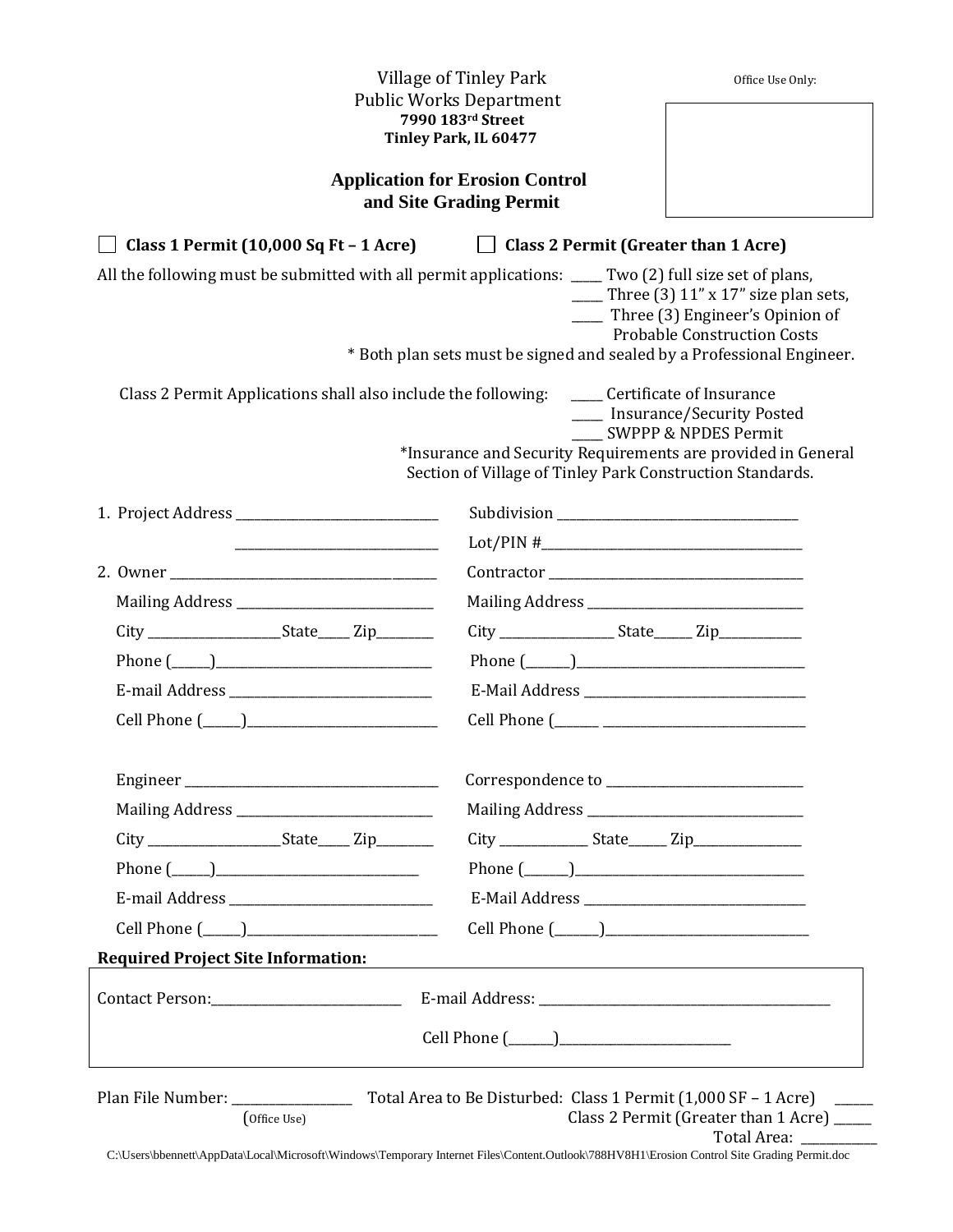| 3. Description of Land Disturbing Activity:                                                         |
|-----------------------------------------------------------------------------------------------------|
| Residential   Commercial   Accessory Structure  <br>Grading/Placement of Fill<br><b>Other</b><br>А. |
| If Other, Explain: ____________                                                                     |
|                                                                                                     |
|                                                                                                     |
| C. Alteration of natural waterway/drainage course Check one:     Yes or  <br>l No                   |
| D. Anticipated Completion Date                                                                      |
| 4. Type of Proposed Construction:                                                                   |
| A. Type of structure. :    Home    Office<br>Shed<br>Addition                                       |
| In-ground Pool   Above-ground Pool<br>Attached Garage   Detached Garage<br>Deck                     |
|                                                                                                     |
| C. Dimensions of Proposed Structure(s): ____                                                        |
| D. Check one: One (1) story $\vert$ or Two (2) story                                                |

5. **All necessary permits have been obtained and are listed below along with permit number, date obtained and date of expiration:**

| <b>Agency</b>                                   | Permit# | <b>Date</b> | Exp. Date |
|-------------------------------------------------|---------|-------------|-----------|
| <b>A.</b> Army Corp of Engineers                |         |             |           |
| <b>B.</b> United States Fish & Wildlife         |         |             |           |
| <b>C.</b> Illinois Historic Preservation Agency |         |             |           |
| D. IEPA-NPDS/Section 401                        |         |             |           |
| E. IEPA-Sanitary                                |         |             |           |
| $F.$ IEPA – Water                               |         |             |           |
| G. IDNR - Eco CAT/Floodway                      |         |             |           |
| H. Metropolitan Water Reclamation Dist.         |         |             |           |

*I* agree to comply with all applicable codes, statutes, and ordinances, and with the conditions of this permit; understand that the issuance of the *permit creates no legal liability, express or implied, on the state or municipality; and, certify that all the above information is accurate. I understand that all grading, erosion control practices, sediment control practices and waterway crossings shall meet the design criteria set forth in the most recent version of the Illinois Urban Manual, all BMP's must be in place prior to the start of any grading operations, and to contact the Village a minimum of 24 hours prior to construction for inspection and verification of BMP placement. If I am an owner applying for an erosion control or construction permit, I have read and signed the attached cautionary statement. I expressly grant the building inspector, or the inspector's authorized agent, permission to enter the premises for which this permit is sought at all reasonable hours and for any proper purpose to inspect the work which is being done.*

Applicant Signature: \_\_\_\_\_\_\_\_\_\_\_\_\_\_\_\_\_\_\_\_\_\_\_\_\_\_\_\_\_\_\_\_\_\_\_\_\_\_\_\_\_\_\_\_ Date: \_\_\_\_\_\_\_\_\_\_\_\_\_\_\_\_\_\_\_\_\_\_\_\_\_\_

#### **IMPORTANT: After erosion control measures are installed according to the approved plan, contact the Village of Tinley Park Building Department at (708) 444-5100 to schedule an inspection.**

\* Applications must be submitted to the Building Department between 8:00 a.m. – 5:00 p.m. Applications will not be accepted without payment of fee in the form of check or money order. Please make checks payable to: "Village of Tinley Park"

| Dated Filed: |  |
|--------------|--|
|              |  |

Application Recv'd by:

C:\Users\bbennett\AppData\Local\Microsoft\Windows\Temporary Internet Files\Content.Outlook\788HV8H1\Erosion Control Site Grading Permit.doc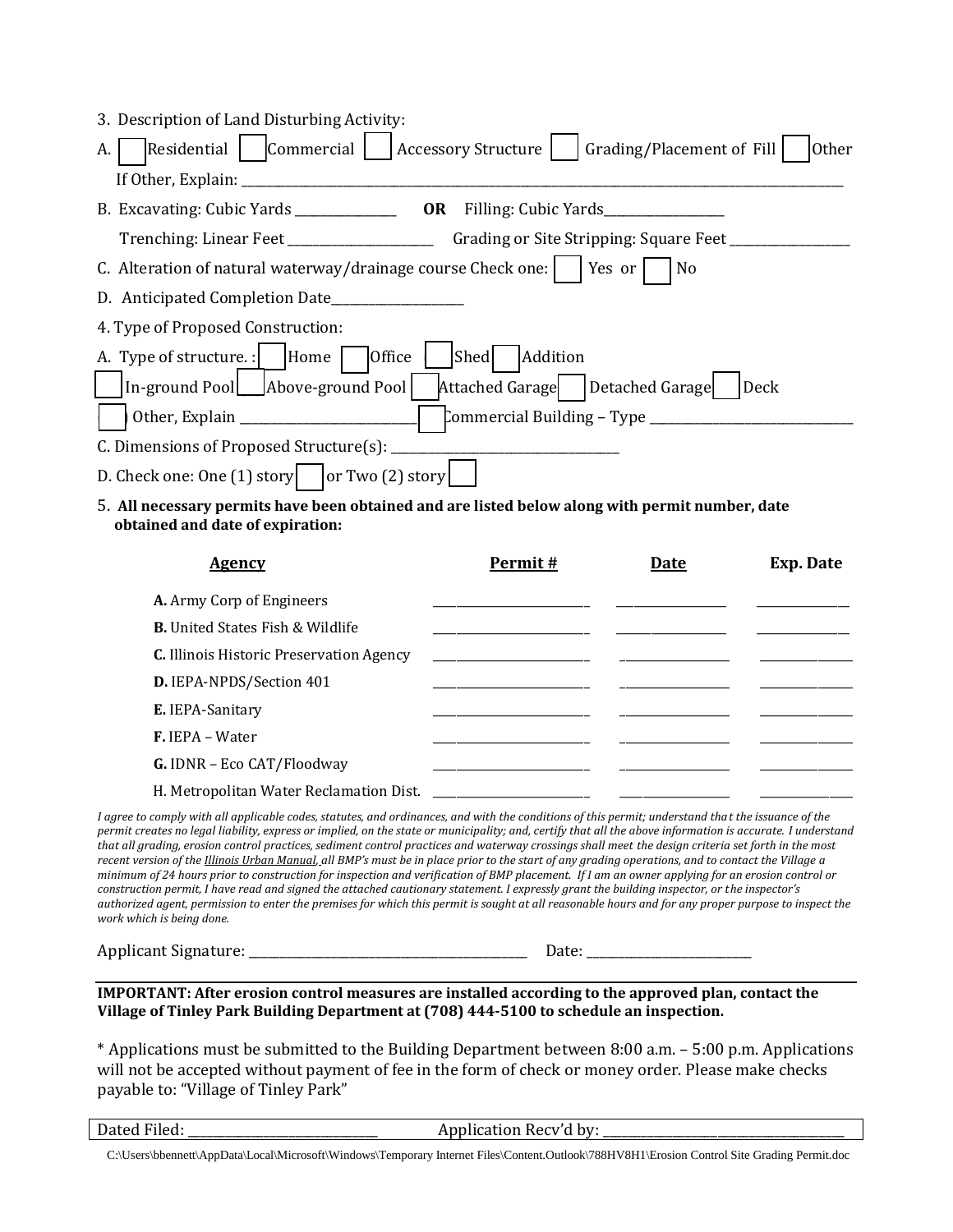# **Erosion Control and Site Grading Permit Application**

## **Exemption List, if applicable:**

**1.** Clearing, grading, stripping, excavating or filling associated with the construction of an addition to an existing residential building or the construction of a single-family residential accessory structure. The foot print of either being equal to or less than one thousand (1,000) square feet in area;

**2**. Excavation, fill, or any combination thereof which is equal to or less than one hundred (100) cubic yards in volume on a site less than two and one-half (2.5) acres in size when structures are not involved and the proposed construction activity is not within twenty (20') feet of the property line;

**3.** Excavation, fill, or any combination thereof which is equal to or less than two hundred (200) cubic yards in volume on a site equal to or greater than two and one-half (2.5) acres in size when structures are not involved and the proposed construction activity is not within twenty (20') feet of the property line.

## **4**. **PLEASE READ THE FOLLOWING PROVISIONS AND SIGN BELOW:**

**A**. I/we also agree that all work performed under said permit will be in accordance with the Village of Tinley Park Erosion Control and Sediment Control Ordinances and the site/construction plan(s) which accompany this application.

**B.** I/We will control erosion during construction by any and all means necessary.

**C.** I/We understand that the flood hazard boundary maps and other flood data used by the Village in evaluating flood hazards to proposed developments are considered reasonable and accurate for regulatory purposes and are based on the best available scientific and engineering data. On rare occasions greater floods can and will occur and flood heights may be increased by man-made or natural causes. Issuance of a site development permit does not imply that developments outside the identified areas of special flood hazard will be free from flooding or flood damage. Issuance of a site development permit shall not create liability on the part of the Village of Tinley Park in the event flooding or flood damage does occur.

**D**. I/We agree that any existing field tile on the property shall be protected from damage and that existing drainage through the property shall be maintained. If any existing field tile is encountered, it shall be repaired and/or rerouted back to its original route and function.

**E.** I/We understand that the Army Corps of Engineers has jurisdiction over wetlands and it is the responsibility of the owner/developer to secure from the Army Corps of Engineers the necessary permits for work affecting any wetland.

**F.** I/We understand that other agencies such as MWRD, NPDES, Will/South Cook Soil and Water Conservation District, IHPA, USFWS, IDNR, etc… may have jurisdiction and it is the responsibility of the owner/developer to secure the necessary permits for this work.

**G.** I/We also agree to start the work within six (6) months, complete the work within one (1) year and notify the Village once work is completed. After one year, the site development permit must be renewed if work is not completed.

**H.** If I am representing the homeowner, I agree to give the homeowner copies of all paperwork submitted to the Village of Tinley Park.

#### **Print name** \_\_\_\_\_\_\_\_\_\_\_\_\_\_\_\_\_\_\_\_\_\_\_\_\_\_\_\_\_\_\_\_\_\_\_\_\_\_\_\_\_\_\_\_\_\_\_\_\_\_\_\_\_\_\_\_\_\_\_\_\_\_\_\_\_\_\_\_\_\_

C:\Users\bbennett\AppData\Local\Microsoft\Windows\Temporary Internet Files\Content.Outlook\788HV8H1\Erosion Control Site Grading Permit.doc